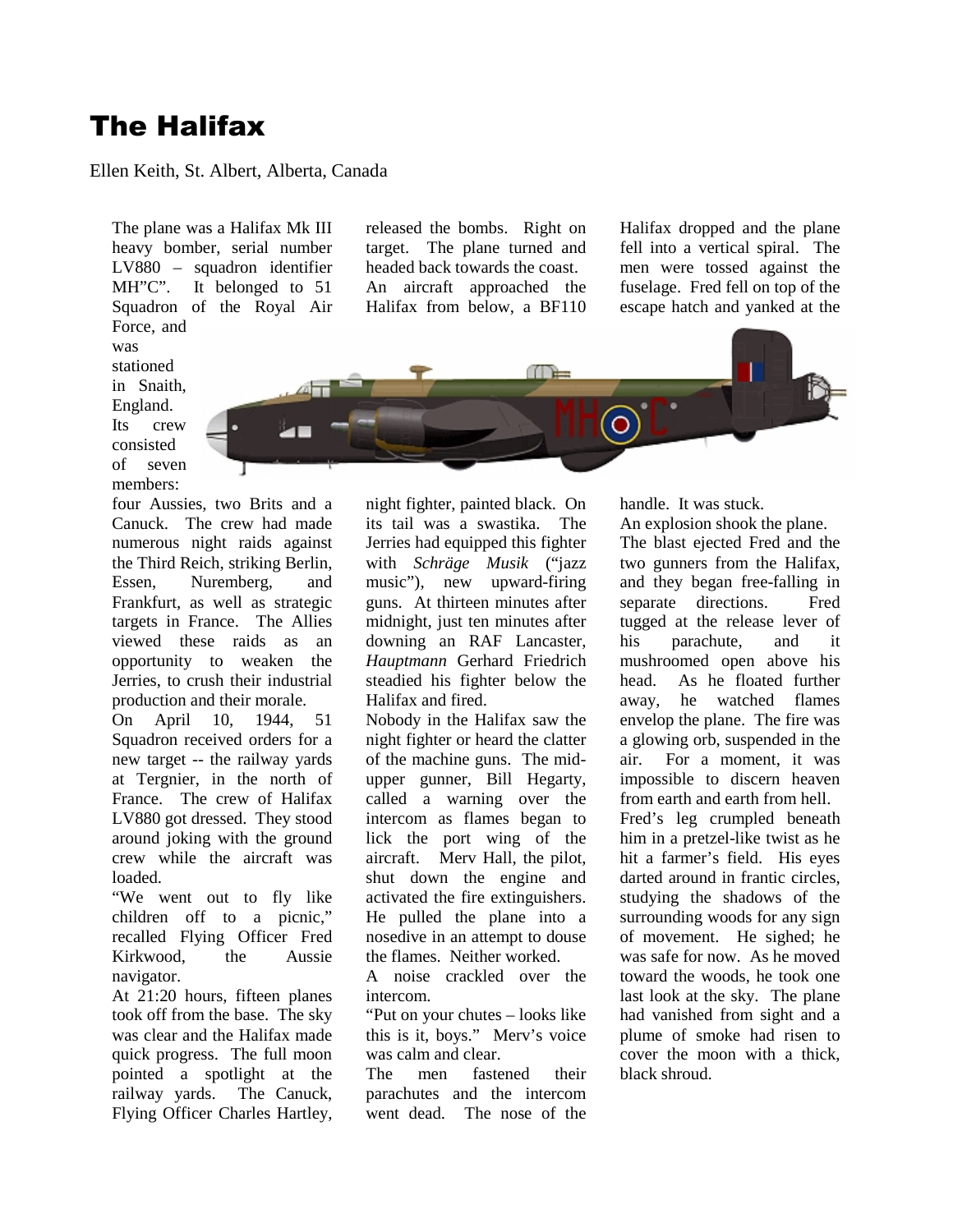#### *June 5, 2000*

Our burgundy Volkswagen Westfalia camper drove down the main street of the French village of Davenescourt. The rain was coming down so hard that all we could see beyond the arms of the windshield wipers was a pastel blur. The van inched forward with uncertainty.

An old woman hurried by in the opposite direction. My father tapped on the brakes and unrolled the window. He called to her in broken French. She came to the window and pulled back her navy rain kerchief to reveal her face. My mother, a French teacher, leaned forward to offer her translation skills.

"We're looking for the cemetery," she explained.

My brother and I sat in the back of the van, wiggling our legs and clutching a bouquet of crocuses which we had just picked up at the supermarket in Amiens. We hoped to rediscover the grave of our great-uncle, Flying Officer Charles Hartley.

The woman began gesturing as she spouted out instructions in rapid French. We thanked her and followed her directions to the iron gate of the cemetery.

The rain had slowed to a drizzle. We put on our raincoats and got out of the vehicle. A brick wall bordered the cemetery and the grave plots were covered in gravel rather than grass. Most of the headstones were black marble, with elaborate crosses and angels competing for space. Tucked in the corner stood two neat rows of identical, white granite tombstones, each of



which bore a cross and the emblem of the British Canadian, or Australian air force.

My father paused between the two rows. The first contained four stones, while the second had seven. Two separate plane crashes, exactly one week apart. He scanned the names, resting his eyes on the third grave of the first row.

**Flying Officer C.T. Hartley Air Bomber Royal Canadian Air Force Died 11 April, 1944, Age 24 — He is gone But memory lingers In the hearts That knew his smile —**



My brother knelt down to place a Canadian flag next to the headstone. It was the kind of flag that you find at the dollar store, a waxy piece of paper stapled to a white stick. I followed suit with the flowers. I stuck them in a blue disposable water bottle, but I

peeled off the label to make the vase more tasteful.

Four members of the seven man crew died in that crash. Three escaped. The two gunners, Merv Fairclough and Bill Hegarty, spent several days on the run before an informant turned them over to the Germans. Sent first to Buchenwald concentration camp, they were later moved to *Stalag Luft 3*, a camp for air force prisoners where they remained as POWs until the camp's liberation.

Only Fred made it to safety. For months, he journeyed through the French countryside, relying on the help of civilians and the French Resistance for protection. He made it back to England at the end of August and returned to the airbase in Snaith.

My father had explained all of this to us. He drew each sliver of information from hours of research through military service reports, genealogical records and yellowed letters sent home from overseas. He had visited Davenescourt once before, in 1967, but he'd only been able to stay fifteen minutes, just long enough to take a snapshot of the grave. In 1967, there still would have been people around who might've recalled the crash. By 2000, 56 years had passed.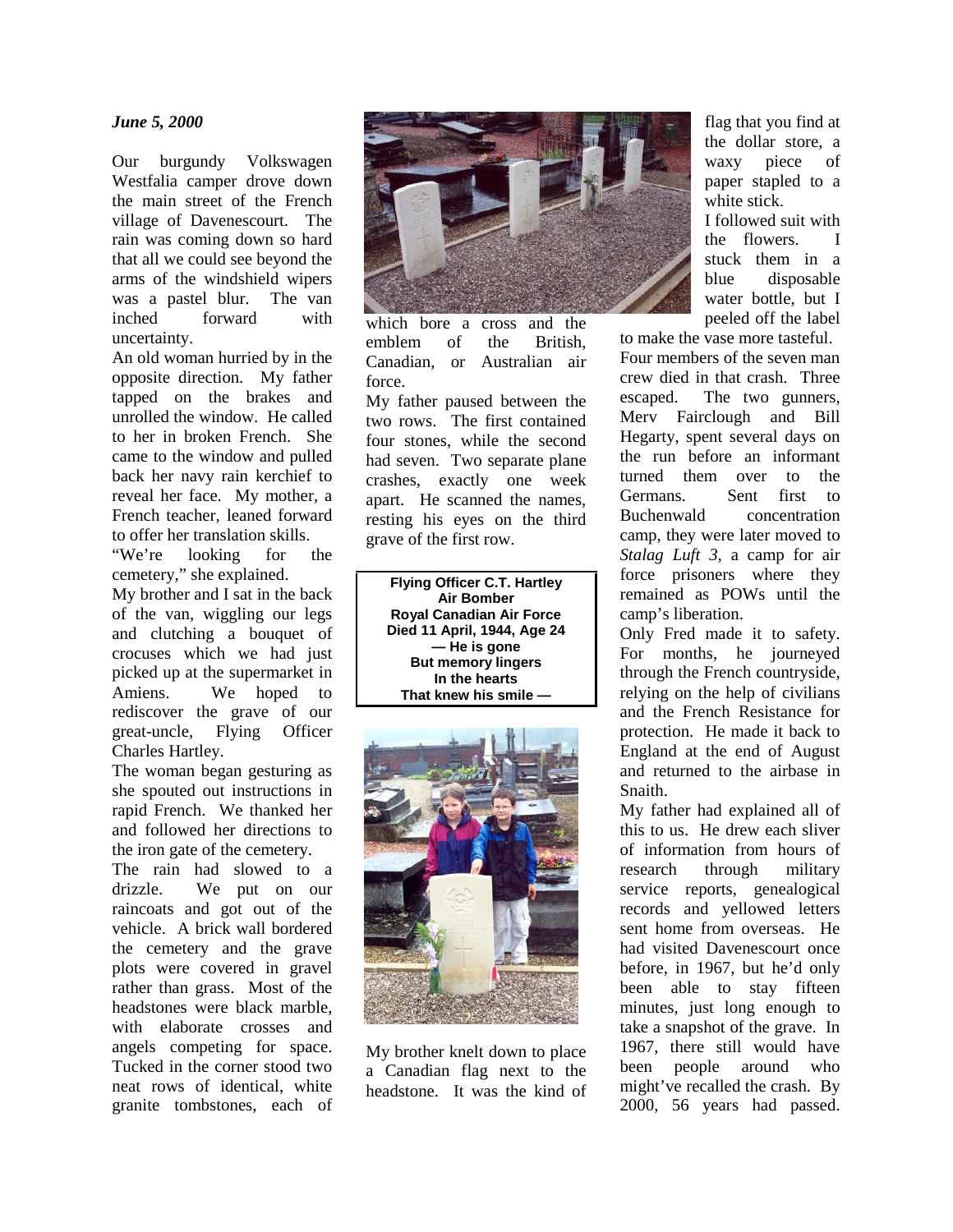Anyone who would've remembered it was likely buried near the men, beneath one of the newer marble tombstones.

We filed back into the van and prepared to leave Davenescourt. My brother had to go to the bathroom. My father grumbled and pointed the van towards the centre of the village. He parked in front of the town hall. A battered Renault van pulled to a stop beside us and a man got out. He wore a navy turtleneck and a pair of green coveralls that hung open in the front because of a broken zipper. He went to unlock the front door of the hall. My father followed him and asked if we could use the facilities.

The man scratched his head, but proceeded to open up the bathrooms. He introduced himself as Pierre, the village maintenance man. When my mother came over to explain our reason for visiting Davenescourt, a wide grin spread across Pierre's face and he excused himself to make a phone call.

He phoned the mayor, who had been in the middle of taking a shower on his day off. The mayor, in turn, called up an elderly couple, Monsieur and Madame Fernand.

"You must meet these people," Pierre insisted, before escorting us to their house.

The Fernands were in their late 60s. Mme. Fernand wore a sleeveless floral dress over a different floral blouse and M. Fernand had on a sweater vest and a pair of slacks. They were the same height and almost

identical pairs of glasses framed their eyes. M. Fernand listened in silence to Pierre's long-winded version of our story.



"Ah… yes, I remember that first plane crash," M. Fernand said, drawing out his words with a faraway look in his eyes. "I was just twelve at the time and my wife was ten. The plane exploded high in the air with a flash. A brilliant flash." "It was one in the morning, but the sky shone so bright that I could count the bricks in the wall," added his wife.

"The next day I went outside and found one of the gunners hanging in the trees, caught in his parachute. He fell sick, you know, after hanging there all night. Very sick," said M. Fernand. "I helped him down and then later he went on his way."

"You just missed him! He came back to visit us," said Mme Fernand.

"Oh, when was that?" asked my mother.

"I don't know, maybe five years ago?"

The couple smiled and answered a few more questions. Then, Pierre turned to us and inquired if there was anything we wanted to see.

"I'll take you wherever you want, just tell me."

My father asked to see the crash site.

Pierre took us to a wheat field. "This is where they found the bodies. Your uncle," he said.

"I had always hoped to find a piece of the aircraft," my father said to us as he stared out over the wheat. It was pouring rain again, and the ground had turned to muck, so we stayed at the edge of the field.

Pierre wiggled his finger in a beckoning motion as he stepped into his Renault. He led us back to the cemetery. Right before the gates, the road forked and turned into a farmer's driveway. We drove up the driveway for a few hundred metres and stopped next to a small meadow. In the middle huddled a cluster of small birch trees, gangly and pockmarked like a pubescent boy.

"I was planting these trees a few years ago when I hit metal," Pierre told us. "One of the plane's engines is buried right here. The trees don't grow very well, because of all the metal in the soil."

He scuffed his shoes against the grass and unearthed a few shards of corroded metal, which he held up to show us. We imitated him and came up with pieces of weathered rubber and a handful of scrap metal.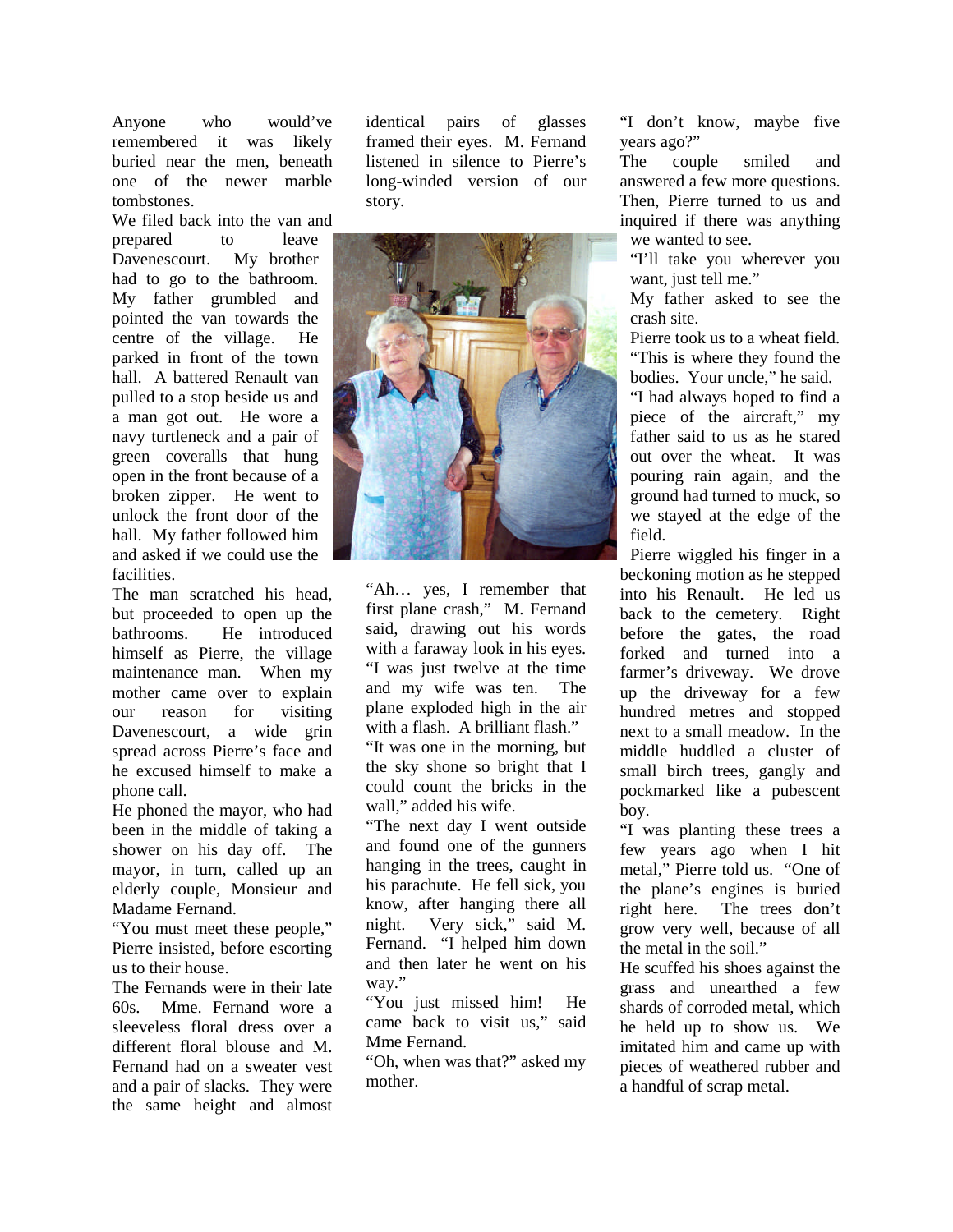The farmer came to the edge of the meadow and studied us with curiosity. My father asked him about the engine. The farmer assured us that it was from my great-uncle's plane; his brother had watched the engine plummet from the Halifax and had then seen another engine fall somewhere over a distant hill.

After a few minutes, we returned to the vans and drove back to the town hall. Pierre asked us to wait for a moment and he went to fetch a small box. He handed it to my father. Inside, lay several larger chunks of metal. Some pieces had handles, and others had bolts or screws, but a ghostly layer of rust and calcium deposits coated all of them. I felt like Robert Ballard, discovering the corroded hull of the *Titanic*.

One piece in particular caught my father's attention – an aluminum number plate that was still spotted with crimson paint. The plate was rectangular and had eight holes along the edges where it had been attached. A crown, a patent number and the phrase "AM 27N/18" were inscribed on the surface.

"AM," my father said, "British Air Ministry."

He stood in silence. His knuckles turned white as he clasped the number plate in his hand.

Pierre pulled a ring of keys out of his pocket.

"Here," he said, holding out the keys, "The mayor asked me to give you these – the keys for our town hall. There are mattresses that we can put on the floor if you'd like. Please, stay as long as you want."

My mother thanked him, but shook her head. The next day was June 6, and we wanted to be in Normandy in time for the D-Day remembrance ceremonies.

We said goodbye to Pierre and climbed back into the Westfalia. I balanced the box on my lap, careful not to disturb the skeletal remains of Halifax LV880.

 $\bm{\cdot}$